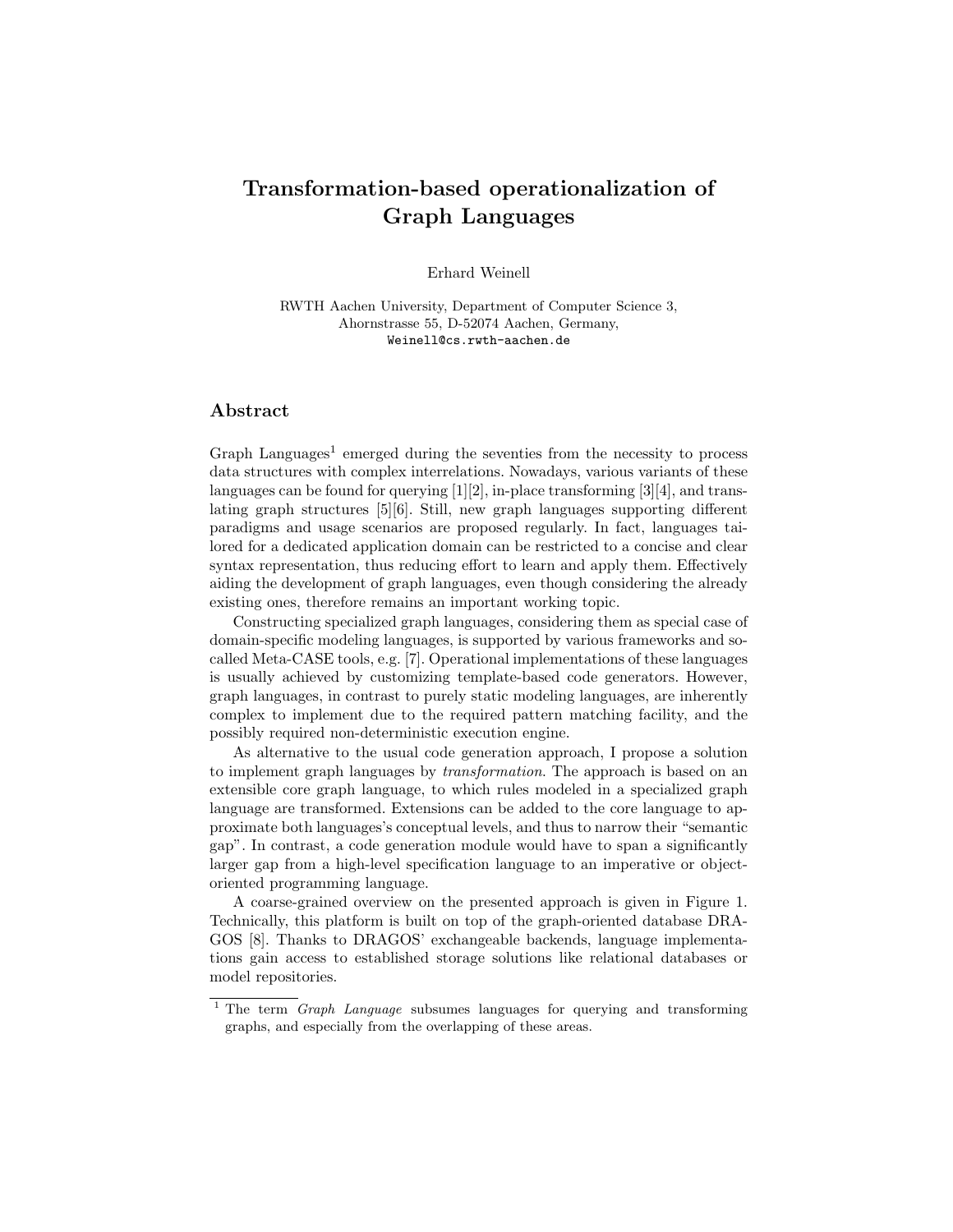To construct a new graph language, developers usually build an editor based on the language's concrete syntax model, be that a textual or visual one. Based on this, a partly generic export facility transfers instances of this language, e.g. entered by the user at runtime, into the graph database as abstract syntax trees (ASTs). This intermediate storage facility decouples further processing from the actual concrete syntax and from the applied editing technology.

Afterwards, as the first curved arrow suggests, the ASTs are transformed into instances of the provided core graph language, DRAGULA. This transformation, which needs to precisely capture the specialized language's intended semantics, can be modeled in a rule-based way. For this purpose, a simple uni-directional model transformation language is provided. Technically, this language's rule instances are stored in an additional repository in the database, and are transformed to the core language, too.

Finally, the generated core language rules can be evaluated by the corresponding engine, thereby referring to the database's data repository. Both the rule engine and the data repository are subject to user interaction, e.g. to select rules for invocation or to directly inspect the stored graphs. This talk primarily discusses the first curved arrow, whereas the second one has been described in [9], and the core language's extensibility in [10].



Fig. 1. Architectural overview

Summary. The proposed solution eases operational implementations of graph languages, using a rule-based transformation approach. The DRAGULA language is well-suited to implement different kinds of languages, e.g. for queries and transformations. Extensions allow to capture additional functionality.